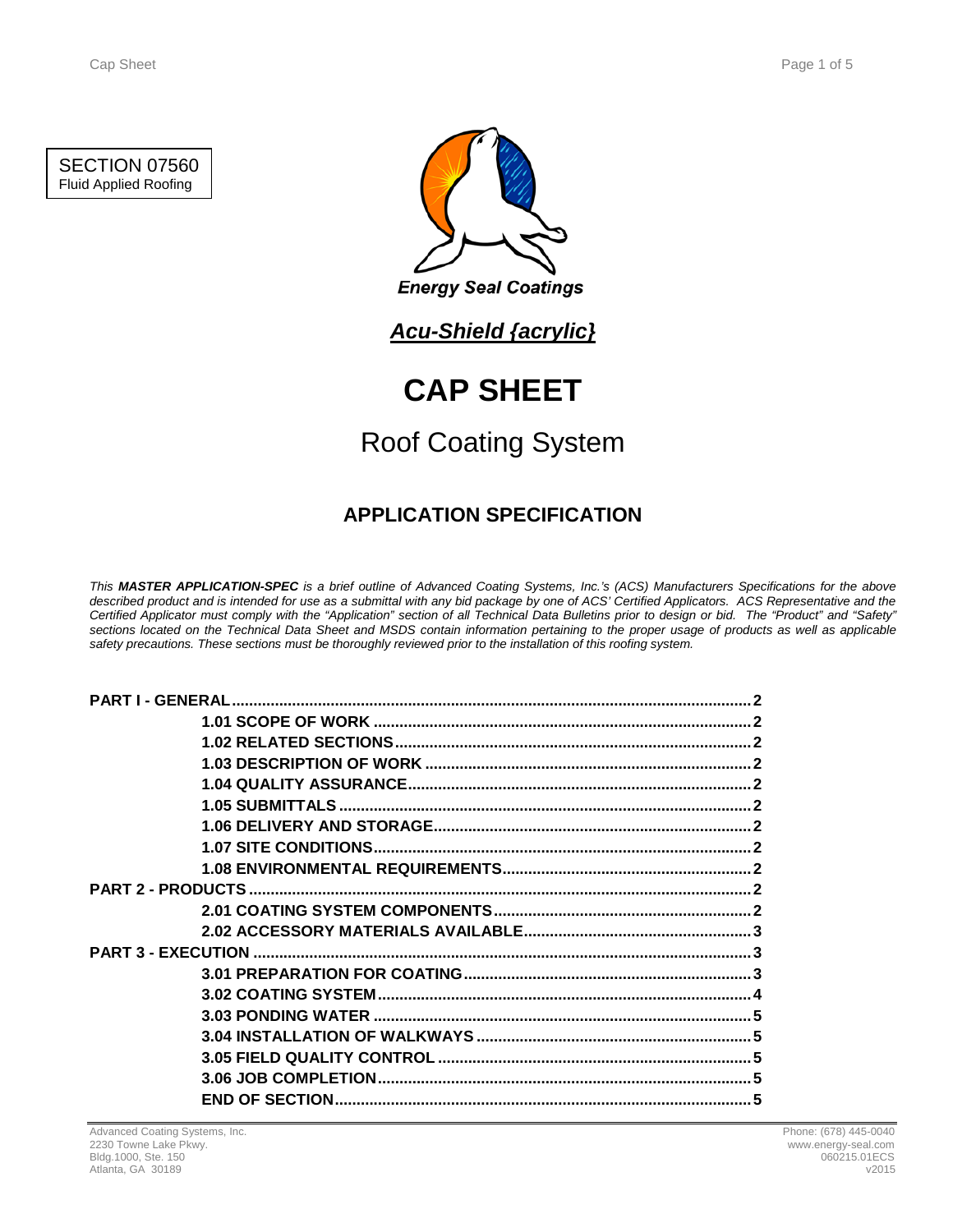#### **PART I - GENERAL**

#### **1.1 1.01 SCOPE OF WORK**

A. Furnish all labor, materials, tools and equipment necessary for the installation of Energy Seal Coatings® including accessory items subject to the general **1.07 SITE CONDITIONS** provisions of the contract.

#### **1.2 1.02 RELATED SECTIONS**

A. See: Warranty Request Form, Warranty Example, Technical Data Sheets, & MSDS

#### **1.3 1.03 DESCRIPTION OF WORK**

- A. Entire roof system to be restored.
- B. Gutters to be rust-proofed and/or waterproofed (optional).
- C. Mechanical equipment, vents and ductwork to be rustproofed and/or waterproofed (optional).
- D. Skylights may be sealed and/or waterproofed (optional).
- E. Adjoining walls and copings to be waterproofed (optional).

#### **1.4 1.04 QUALITY ASSURANCE**

- A. ACS Ten (10) Year Warranty covering material shall be issued within thirty (30) days of final payment.
- B. This roofing system must be installed by an Authorized Roofing Applicator in compliance with written Application Specifications as approved by ACS Technical Services. There must be no deviations without the **PRIOR WRITTEN APPROVAL** of ACS Technical Services. Upon completion of the installation, an inspection will be conducted by a ACS Representative to ascertain that the roofing system has been installed according to ACS published Master Application Specifications and details applicable at the time of bid.
- C. Provide written proof of required licenses, insurance and permits prior to job start-up.
- D. Provide copy of Approved ACS Warranty Request Form Application, submitted by the Contractor.

#### **1.5 1.05 SUBMITTALS**

- A. Samples (optional): Provide two (2) 1"x 2" (2.5cm x 5.0cm) samples of the system to be installed. 5.0cm) samples of the system to be installed.
- B. Installation Procedures: Submit additional and specific **2.1 2.01 COATING SYSTEM COMPONENTS** procedures unique to the project by addendum.
- C. Product Data: Submit all product data with physical properties, requirements for preparation, limitations and application rates.

#### **1.6 1.06 DELIVERY AND STORAGE**

- A. Deliver coating materials and accessories in manufacturer's original protective containers with labels intact and legible. Comply with manufacturer's published instructions for storage and handling.
- B. Store materials in dry protected areas and on clean raised platforms with securely anchored weather protective covering.
- C. Store flammable products away from spark or open flame.
- D. Store coating materials at a minimum of 50°F (10°C) prior to use or as otherwise recommended by the manufacturer. Protect materials from freezing. Protect

materials from prolonged exposure to temperatures exceeding 105°F (40.6°C).

E. Contaminated and Damaged Materials: Remove damaged or contaminated materials from site and dispose of in accordance with local, State and Federal regulations.

- A. EXAMINATION OF EXISTING CONDITIONS: Contractor shall examine substrate for conditions that might detrimentally affect the application of Energy Seal Coatings<sup>®</sup> and shall report all unsatisfactory conditions to ACS and will not proceed until these conditions have been corrected.
- B. ALL WARRANTIES REQUIRE AN INFRARED SCAN AND THE REPLACEMENT OF ALL WET ROOFING MATERIALS, PRIOR TO SYSTEM APPLICATION.
- C. Commencing work implies acceptance of existing condition, by contractor, as satisfactory to the outcome of this work.
- D. Air intake vents, blowers, air conditioning units and evaporative coolers shall be disconnected or otherwise modified to prevent fumes from entering into the building or from contaminating the roof surface with condensate water or exhaust gases.

#### **1.8 1.08 ENVIRONMENTAL REQUIREMENTS**

- A. Proceed with coating work only when weather conditions comply with ACS recommendations and other current published data and MSDS information. Do not exceed temperature limitations recommended by ACS.
- B. Owner may occupy the premises during the entire period of the roof retrofit. Cooperate with Owner's Representative during application operations to minimize conflict, and to facilitate continued use of the facility.
- C. Coordinate scheduling with the Owner in order to relocate or protect vehicles, building occupants and building contents from damage during application operations.

#### **2 PART 2 - PRODUCTS**

- A. Approved Manufacturer
	- 1. Energy Seal Coatings<sup>®</sup> by ACS
	- 2. Approved Equal
	- 3. See Product Data Sheet for specific details.
- B. Acrylic: (Acu-Shield™)
	- [Acu-Shield](http://www.energy-seal.com/UserDyn/ACS/pdfs/acu-shield.pdf)<sup>™</sup> is a single component, water-based, 100% acrylic elastomeric coating.

| <b>PHYSICAL</b>                 | <b>TYPICAL VALUE</b> |
|---------------------------------|----------------------|
| <b>PROPERTY</b>                 |                      |
| <b>Tensile Strength</b>         | 254 psi min.         |
| Elongation                      | 465 %                |
| Viscosity                       | 115-120 KU           |
| Solar Reflectance               | 0.89                 |
| <b>Thermal Emittance</b>        | 0.89                 |
| SRI<br>(solar reflective index) | 113                  |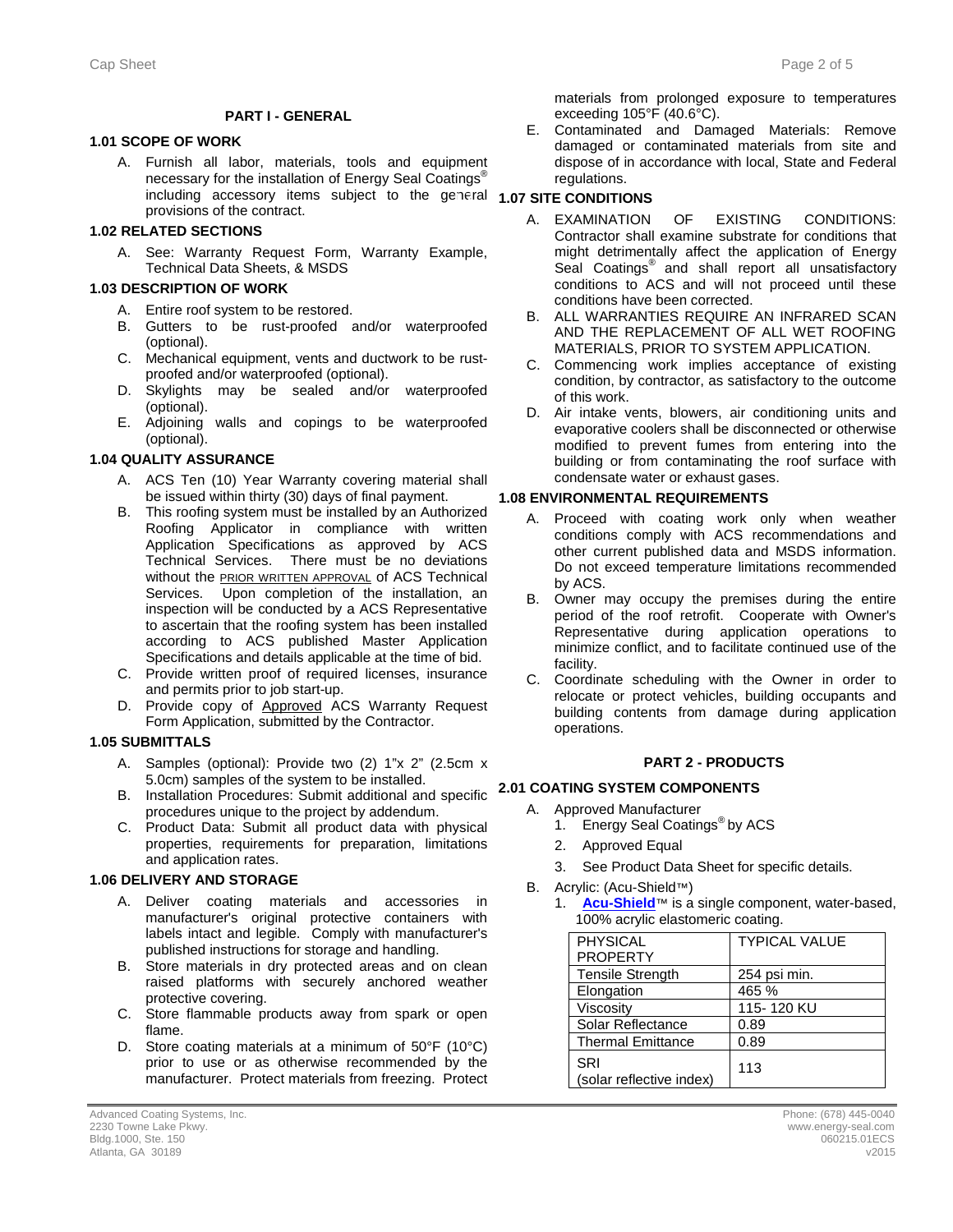- C. Recommended coating for tropical environments such as Florida, Hawaii and the Caribbean: Acu-Shield: T™
	- 1. **[Acu-Shield:T](http://www.energy-seal.com/UserDyn/ACS/pdfs/acu-shield-t.pdf)**™ is a single component, waterbased, 100% acrylic elastomeric coating.

| <b>PHYSICAL</b>        | <b>TYPICAL VALUE</b> |
|------------------------|----------------------|
| <b>PROPERTY</b>        |                      |
| Tensile Strength       | 254 psi min.         |
| Elongation             | 465 %                |
| Viscosity              | 115-120 KU           |
| Percent Solids, weight | 65%                  |
| Percent Solids, volume | 51%                  |
| Fungi Resistance       | Zero Growth          |
|                        |                      |

#### **2.2 2.02 ACCESSORY MATERIALS AVAILABLE**

- A. **[Acu-Wash](http://www.energy-seal.com/UserDyn/ACS/pdfs/acu-wash.pdf)™:**
- B. A pre-treatment water-soluble detergent surfactant recommended for cleaning surfaces which are to be coated with Energy Seal Coatings® products.
- C. **[Acu-Prime](http://www.energy-seal.com/UserDyn/ACS/pdfs/acu-prime%20all.pdf) All**™:
- D. A fast drying, water-based, multi-purpose primer that is to be used as a primer coat for non-metallic surfaces.
- E. **[Acu-Caulk:BG](http://www.energy-seal.com/UserDyn/ACS/pdfs/acu-caulk_bg.pdf)**TM:
- F. A 100% acrylic elastomeric brush grade caulk used as a patching material for filling and patching cracks, joints and seams.
- G. **[Acu-Fabric](http://www.energy-seal.com/UserDyn/ACS/pdfs/acu-fabric-sb.pdf)**™:
- H. A stitch-bonded polyester fabric that comes in varying widths used in conjunction with Acu-Tac™ and/or Acu-Caulk:BGTM to create a fully adhered fabric reinforced waterproof system for flat and pitched roofs.
- I. **[Acu-Caulk:FG](http://www.energy-seal.com/UserDyn/ACS/pdfs/acu-caulk_fg.pdf)**TM:
- J. A fiber reinforced, acrylic elastomeric, flashing grade caulk. It is formulated to seal cracks and gaps ranging from 1/32" - 1/4" (.8mm - 6.3mm) with limited or no shrinkage.
- K. **[Acu-Tape](http://www.energy-seal.com/UserDyn/ACS/pdfs/acu-tape.pdf)**TM:
- L. A pressure sensitive, roof repair and seam sealing tape for all types of surfaces.

#### **3 PART 3 - EXECUTION**

#### **3.1 3.01 PREPARATION FOR COATING**

- A. Adhesion test:
	- 1. **Prior to commencing this specification, an ADHESION TEST PATCH must be applied and evaluated after the roof has been properly cleaned.**
- B. Cleaning:
	- 1. Apply Acu-Wash<sup>™</sup> using a hand-pump, compression type sprayer, or pressure washing equipment at the rate of 500 sq.ft.  $(46m^2)$  per gallon (3.7 liter).
	- 2. When using a hand-pump sprayer, adjust nozzle to achieve a uniform spray pattern with a 3 to 4 foot (91cm – 122 cm) arc.
	- 3. When using pressure washing equipment, use injector hose with a 40° fan angle tip. Care should be taken to prevent the Cap Sheet from being damaged during cleaning.
	- 4. Use concentrated chlorine solution to treat areas of

mildew, fungus or algae.

- 5. After procedures "1 through 4" above, care should be taken to thoroughly rinse the area with clean water and to flush all residue from the roof surface. Allow the roof to dry completely before proceeding with priming or coating.
- C. Wet Roofing Replacement:
	- 1. Locate and remove all wet insulation. Replace with new insulation and reinstall cap sheet or replace with similar cap sheet system.
- D. Repair of Splits, Cuts:
	- 1. Apply a basecoat of Acu-Caulk: BG™, a minimum of 3" (7.6cm) on either side of the split, at a rate of 1.5 - 2.0 gallons/100 sq.ft.  $(5.6 - 7.5)$  liter/ 9.29 m<sup>2</sup>).
	- 2. Embed 4" (10.1cm) Acu-Fabric™ stitch-bonded polyester fabric into wet Acu-Caulk: BG™.
	- 3. Apply a second coat of Acu-Caulk: BG™ at a rate of 1.5 - 2.0 gallon/100 sq.ft.  $(5.6 - 7.5$  liter/ 9.29 m<sup>2</sup>) over the Acu-Fabric<sup>™</sup> extending it a minimum of 3<sup>"</sup> (7.6cm) beyond the fabric.
- E. Blisters:
	- 1. Open blisters making an X-cut and fold back the sections.
	- 2. Allow blister repair area to dry before proceeding.
	- 3. Apply the Acu-Caulk:BG™ to the inside of the exposed area at a rate of 1.5 gallons/100 sq.ft. (5.6 liter/  $9.29 \text{ m}^2$ ) [24 wet mils thickness]. Replace the flaps of the blister and secure with screws and plates.
	- 4. Apply a basecoat of Acu-Caulk:BGTM to the area beyond repair at a rate of 1.5 - 2.0 gallons/100 sq.ft.  $(5.6 - 7.5$  liter/ 9.29 m<sup>2</sup>) and embed strips of Acu-FabricTM stitch-bonded polyester fabric so as to completely cover the repair.
	- 5. Apply a second coat of Acu-Caulk: BG™ at a rate of 1.5 - 2.0 gallon/100 sq.ft.  $(5.6 - 7.5$  liter/ 9.29 m<sup>2</sup>) over the Acu-Fabric<sup>TM</sup>, a minimum of  $2^{\prime\prime}$  (5.0cm) beyond the edge of the fabric.
- F. Copings Cap:
	- 1. Repair all joints as follows and coat the coping cap.
	- a) Remove all loose joint sealant and fill joint with Acu-Caulk:BG™
	- b) Embed 4" (10.14cm) Acu-Fabric™ in the Acu-Caulk:BG™ centered over joint. Top coat with a second coat of Acu-Caulk:BG™ 2" (5.0cm) beyond the edge of the fabric at a rate of 1.5 - 2.0 gallons/100 sq.ft. (5.6 – 7.5 liter/ 9.29 m<sup>2</sup>).
	- c) Alternate to above: Seal entire joints with a 4" (10.1cm) Acu-Tape<sup>™</sup>.
	- 2. Coat Coping Caps:
	- a) Prime coping caps with Acu-Prime All<sup>TM</sup> at  $\frac{1}{2}$ gallon/100 sq.ft.  $(1.9 \text{ liter/ } 9.29 \text{ m}^2)$ .
	- b) Coat entire coping cap with 2 coats of the Acu-Shield™ at 1.25 gallon/100 sq.ft. (4.7 liter/ 9.29 m<sup>2</sup>) per coat.
- G. Drains:
	- 1. Remove the existing clamping ring and clean the bowl and ring. Remove existing roofing material from the drain to provide a clean substrate.
	- 2. Repair the substrate around drain to provide a smooth transition from the roof into the drain.
	- 3. When using the Acu-Fabric™ and Acu-Caulk:BG™ system, extend the Acu-Fabric™ and Acu-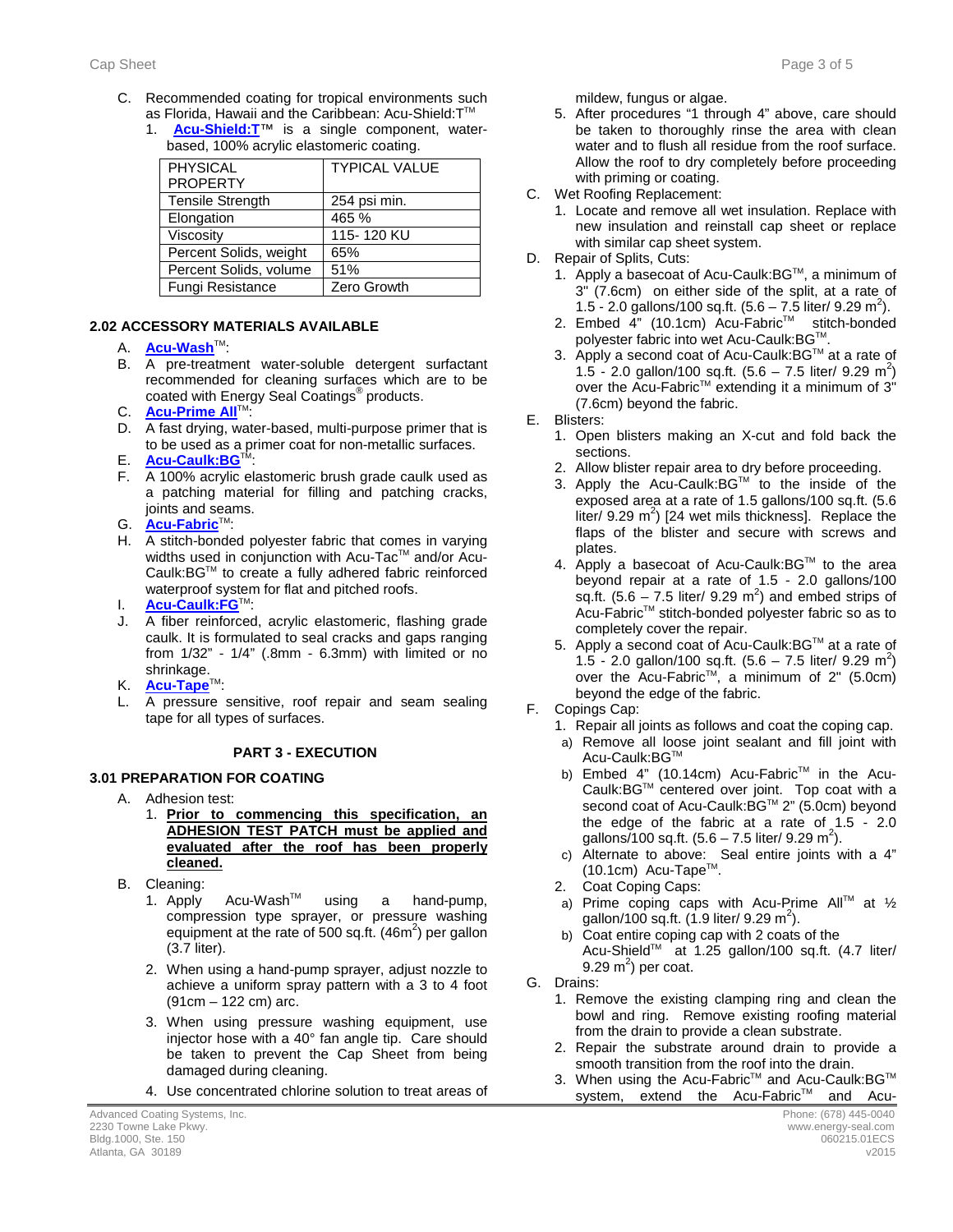Caulk:BGTM into the drain bowl, assuring the Acu-FabricTM is smooth and secured to the drain bowl. Then replace clamping ring.

- 4. When using Acu-Tape™, extend the Acu-Tape™ into the drain bowl; assure the Acu-Tape<sup>TM</sup> is smooth and secured to the drain bowl. Then replace clamping ring.
- H. Seams and Flashings:
	- 1. Polyester Reinforced Repair:
	- a) Apply a basecoat of Acu-Caulk: BG™ to the substrate at a rate of 1.5 - 2.0 gallons/100 sq.ft.  $(5.6 - 7.5$  liter/ 9.29 m<sup>2</sup>). Embed a 4" (10.1cm) piece of Acu-Fabric™ in the wet basecoat of Acu-.<br>Caulk:BG™, make sure the Acu-Caulk:BG™ is 2" (5.0cm) wider than the fabric.
	- b) Apply a second coat of Acu-Caulk: BG™ at a rate of 1.5 - 2.0 gallons/100 sq.ft. (5.6 – 7.5 liter/ 9.29  $m<sup>2</sup>$ ) over the Acu-Fabric<sup>tim</sup> at a minimum of 2" (5.0cm) beyond the edge of the fabric onto substrate.
	- 2. Mastic: Weathered but solid mastic, around projections, machine legs, sign posts, guide wire straps, inside and outside corners, and all terminations may be flashed using Acu-Caulk: FG™.
	- a) Trowel the Acu-Caulk:FG™, 3" (7.6cm) wide and a minimum 1/4" (.63cm) thickness at the center tapering to 40 mils at the edge, around the base of the penetration or at the roof transition and allow to dry.
	- b) Cover Acu-Caulk:FG™ with Acu-Prime All™ applied at a rate of 1.0 gallon/100 sq.ft. (3.7 liter/ 9.29  $m^2$ ). Apply one (1) coat to walls and vertical surfaces.
	- c) Note**:** Acu-Caulk:BGTM mastic may be used for light filling and flashing details.
- I. Priming:
	- 1. Apply Acu-Prime All™ to all surfaces which will receive the Energy Seal Coatings<sup>®</sup> System. Contact ACS for application recommendations.
	- 2. Acu-Prime All™:

| Surface                 | Primer         | Coverage                                           |
|-------------------------|----------------|----------------------------------------------------|
| Granulated<br>Cap Sheet | Acu-Prime All™ | 100-150 sq.ft. /gal<br>9.3-13.9 $m^2$ / 3.7 liters |

3. Surface age and porosity will have a direct effect on application rates. Contractor is responsible to make sure surface is properly primed prior to the application of the Energy Seal Coatings® System.

### **3.2 3.02 COATING SYSTEM**

- A. General:
	- 1. Do not apply coating when moisture is present on the substrate (or under substrate) or if rain is expected before coating properly cures.
	- 2. Wind barriers shall be used if wind conditions could affect the quality of the material being applied.
	- 3. Acu-Shield™ must cover all intended surfaces completely. An extra pass of Acu-Shield™ may be required at all edges, penetrations, and vertical surfaces such as parapet walls.

#### 4. **Base and finish coats of Acu-Shield**TM **must be applied perpendicular to each other.**

- 5. Basecoat and primer shall be allowed to cure before proceeding with subsequent applications.
- 6. All coating and primers shall be coated within recommended time period. If application is delayed beyond that time, consult ACS for primer recommendations.
- 7. No traffic shall be permitted on the coated roof surface for a minimum of 3 days. Damage to the surface by other trades shall not be the responsibility of the roofing contractor.
- B. Manual Application of Acu-Shield™ as both a base &
- C. finish coat:
	- 1. As a basecoat; pour 1 gallon (3.7 liter) of Acu-ShieldTM onto roof in a narrow pass for approximately 15 feet (4.5m) long and spread approximately 5 feet (1.5m) wide using a 22 mil Wooster Roller Gauge™ with a 3/16" (4.7mm) short nap 18" (45cm) roller. The minimum application rate of 1.25 gal/100 sq.ft.  $(4.7 \text{ liter/ } 9.29 \text{ m}^2)$  per coat.
	- 2. Repeat steps "B.1" above as the finish coat. Apply finish coat perpendicular to the basecoat.

Application rates of the basecoat and the final coat must be checked periodically to assure proper coating thickness. This shall be done using a wet film gauge, checking film thickness every 500 sq.ft.  $(46m^2)$  during application. Wet film thickness should be no less than 20 mil per coat.

- D. Spray Application of Acu-Shield™ as both a base & finish coat:
	- 1. Spray basecoat of Acu-Shield™ at minimum rate of 1.25 gal/100 sq.ft.  $(4.7 \text{ liter/ } 9.29 \text{ m}^2)$ . Each pass shall overlap the previous pass to insure complete coverage. Contractor needs to figure losses due to surface texture, increasing estimated material requirements, if needed.
	- 2. Spray finish coat of Acu-Shield™ **perpendicular to the basecoat** at a minimum rate of 1.25 gal/100 sq.ft.  $(4.7$  liter/ 9.29 m<sup>2</sup>). Each pass shall overlap the previous pass to insure complete coverage.
	- 3. Pay special attention to overspray, which can texture or discolor adjoining finished sections. Wind direction should conduct overspray away from finished roofing surfaces.

Application rates of the basecoat and the final coat must be checked periodically to assure proper coating thickness. This shall be done using a wet film gauge, checking film thickness every 500 sq.ft.  $(46m^2)$  during application. Wet film thickness should be no less than 20 mil per coat.

Contactor should estimate coating requirements based on actual experience and they need to figure losses due to applicator proficiency, surface texture, wind, waste, and other factors. Additional material over and above the original estimate may be required.